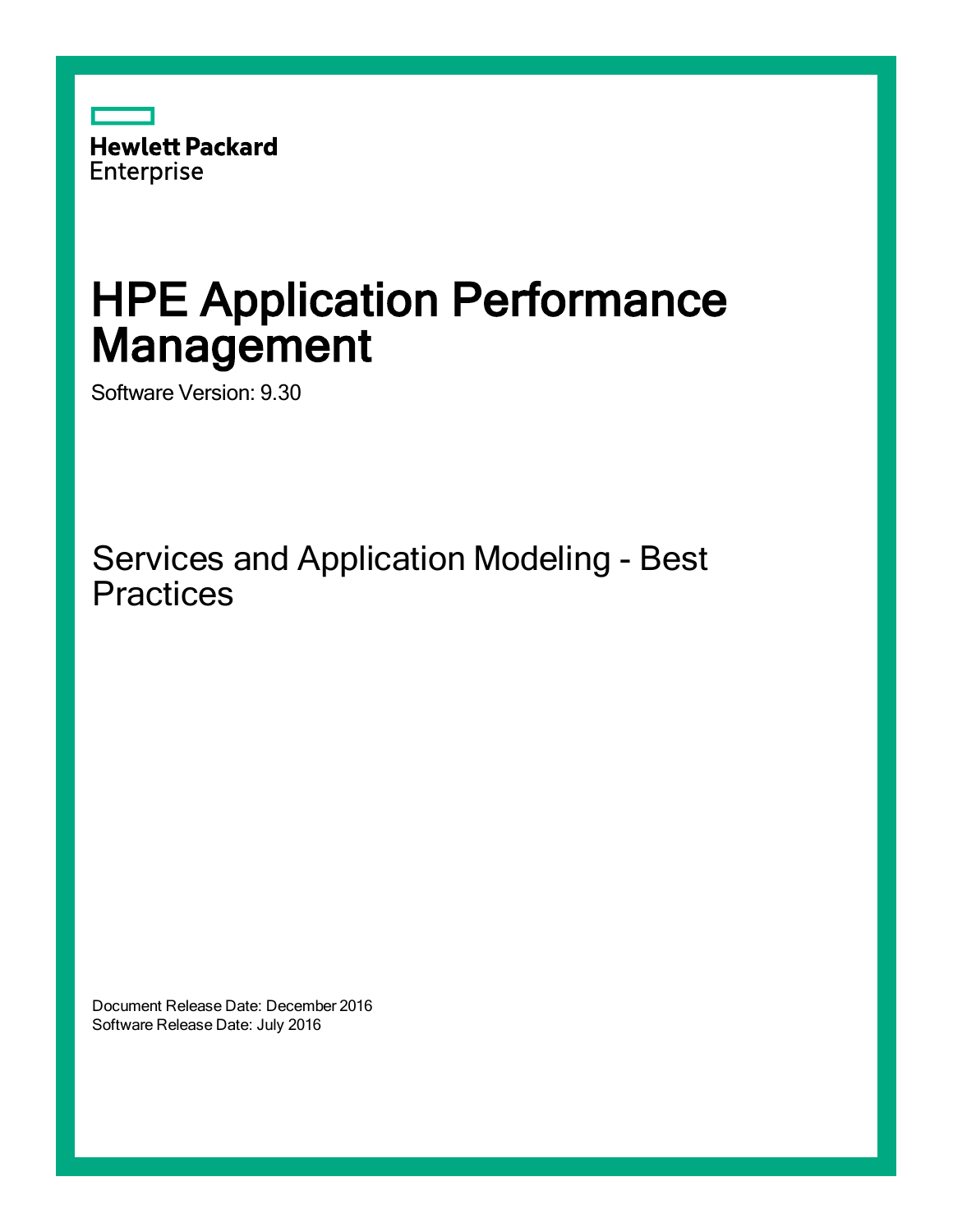### Legal Notices

#### **Warranty**

The only warranties for Hewlett Packard Enterprise products and services are set forth in the express warranty statements accompanying such products and services. Nothing herein should be construed as constituting an additional warranty. HPE shall not be liable for technical or editorial errors or omissions contained herein.

The information contained herein is subject to change without notice.

### Restricted Rights Legend

Confidential computer software. Valid license from HPE required for possession, use or copying. Consistent with FAR 12.211 and 12.212, Commercial Computer Software, Computer Software Documentation, and Technical Data for Commercial Items are licensed to the U.S. Government under vendor's standard commercial license.

### Copyright Notice

© Copyright 2016 Hewlett Packard Enterprise Development LP

#### Trademark Notices

Adobe® and Acrobat® are trademarks of Adobe Systems Incorporated.

AMD and the AMD Arrow symbol are trademarks of Advanced Micro Devices, Inc.

Google™ and Google Maps™ are trademarks of Google Inc.

Intel®, Itanium®, Pentium®, and Intel® Xeon® are trademarks of Intel Corporation in the U.S. and other countries.

iPod is a trademark of Apple Computer, Inc.

Java is a registered trademark of Oracle and/or its affiliates.

Microsoft®, Windows®, Windows NT®, Windows® XP, and Windows Vista® are U.S. registered trademarks of Microsoft Corporation.

Oracle is a registered trademark of Oracle Corporation and/or its affiliates.

UNIX® is a registered trademark of The Open Group.

### Documentation Updates

The title page of this document contains the following identifying information:

- Software Version number, which indicates the software version.
- Document Release Date, which changes each time the document is updated.
- <sup>l</sup> Software Release Date, which indicates the release date of this version of the software.

To check for recent updates or to verify that you are using the most recent edition of a document, go to: https://softwaresupport.hpe.com/group/softwaresupport/search-result?keyword=.

This site requires an HPE Passport account. If you do not have one, click the **Create an account** button on the HPE Passport Sign in page.

### Support

Visit the HPE Software Support website at: **https://softwaresupport.hpe.com**

This website provides contact information and details about the products, services, and support that HPE Software offers.

HPE Software Support provides customer self-solve capabilities. It provides a fast and efficient way to access interactive technical support tools needed to manage your business. As a valued support customer, you can benefit by using the support website to: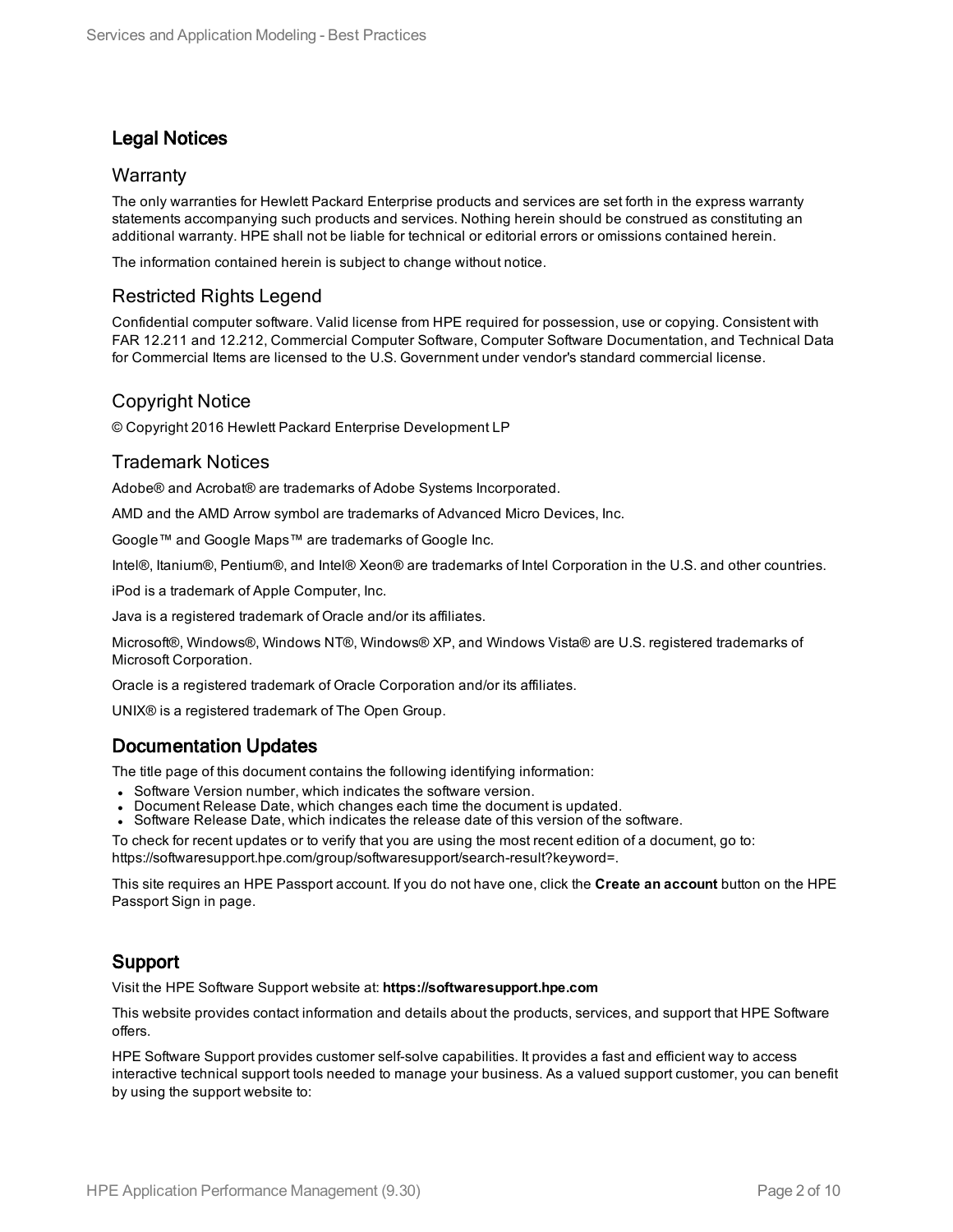- Search for knowledge documents of interest
- Submit and track support cases and enhancement requests
- Download software patches
- Manage support contracts
- Look up HPE support contacts
- Review information about available services
- Enter into discussions with other software customers
- Research and register for software training

Most of the support areas require that you register as an HPE Passport user and sign in. Many also require a support contract. To register for an HPE Passport ID, go to **https://softwaresupport.hpe.com** and click **Register**.

To find more information about access levels, go to: **https://softwaresupport.hpe.com/web/softwaresupport/access-levels**

#### HPE Software Integrations and Solutions

Visit the Integrations and Solutions Catalog at **https://softwaresupport.hpe.com/km/KM01702731** to explore how the products in the HPE Software catalog work together, exchange information, and solve business needs.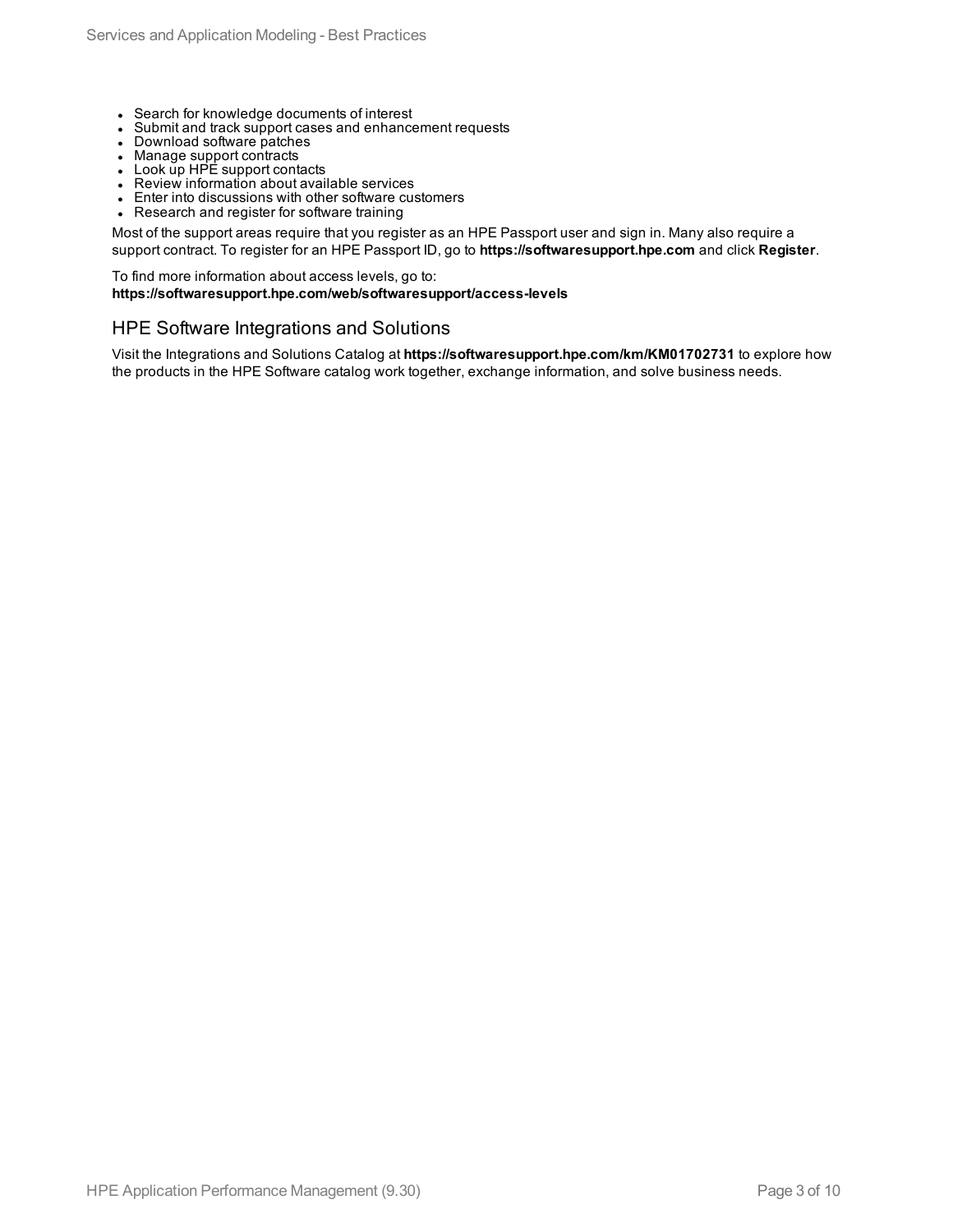### **Contents**

| Chapter 2: Modeling Business Functions, Business Processes, and Business |  |
|--------------------------------------------------------------------------|--|
|                                                                          |  |
|                                                                          |  |
|                                                                          |  |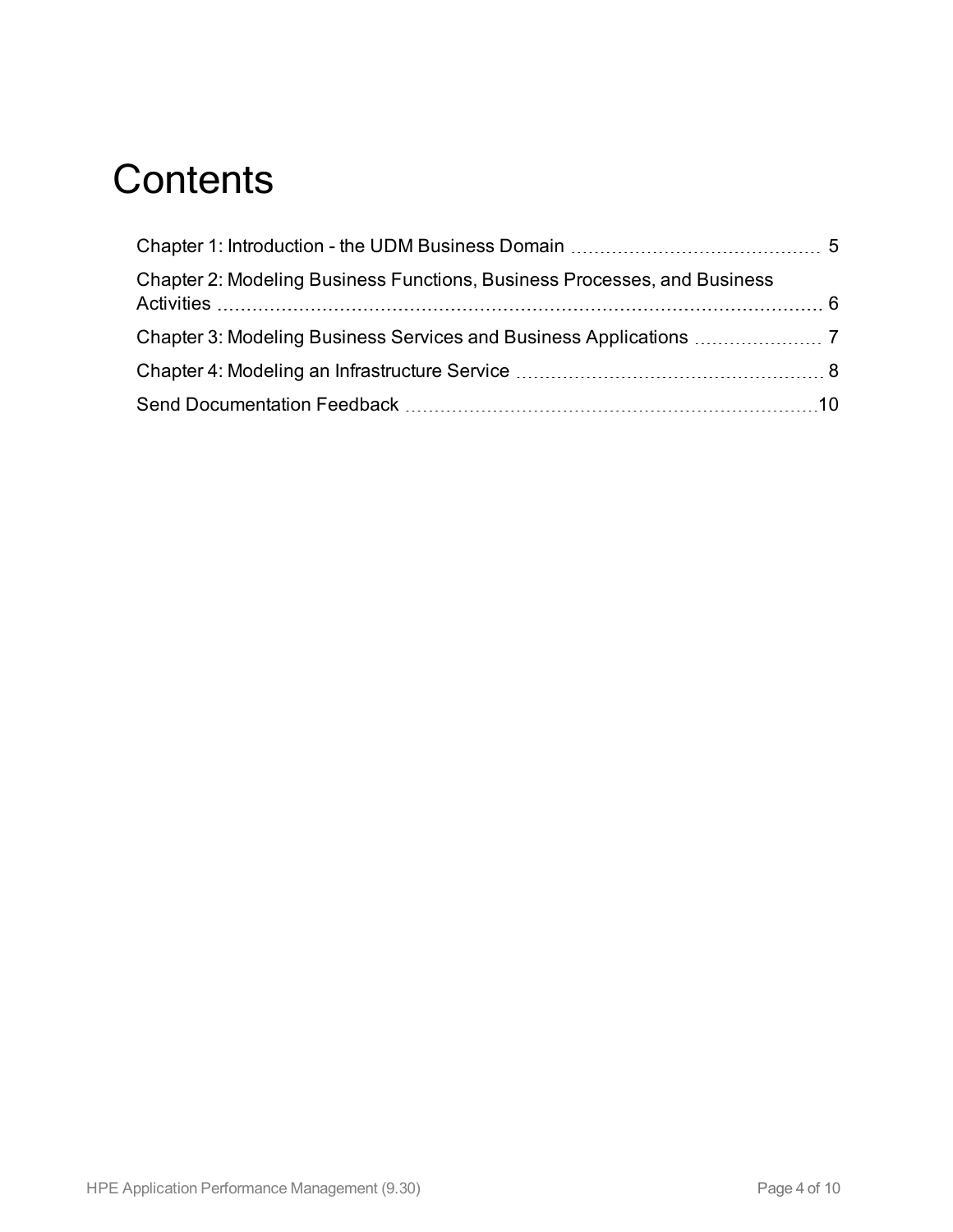# <span id="page-4-0"></span>Chapter 1: Introduction - the UDM Business Domain

The Universal Data Model - UDM – is the integration data model of the ITPS solution. The UDM is the data model of the APIs of ITPS products; it is usually not the native data model of ITPS products themselves.

UDM is the native data model of RTSM and UCMDB.

The **UDM Business Domain** includes ITIL-based entities such as the following:

- BusinessFunction
- BusinessProcess
- BusinessActivities
- BusinessService and InfrastructureService
- BusinessApplication
- Organization and Person
- Service Contracts such as SLA, OLA and UC
- Relationship of business entities to system/infrastructure.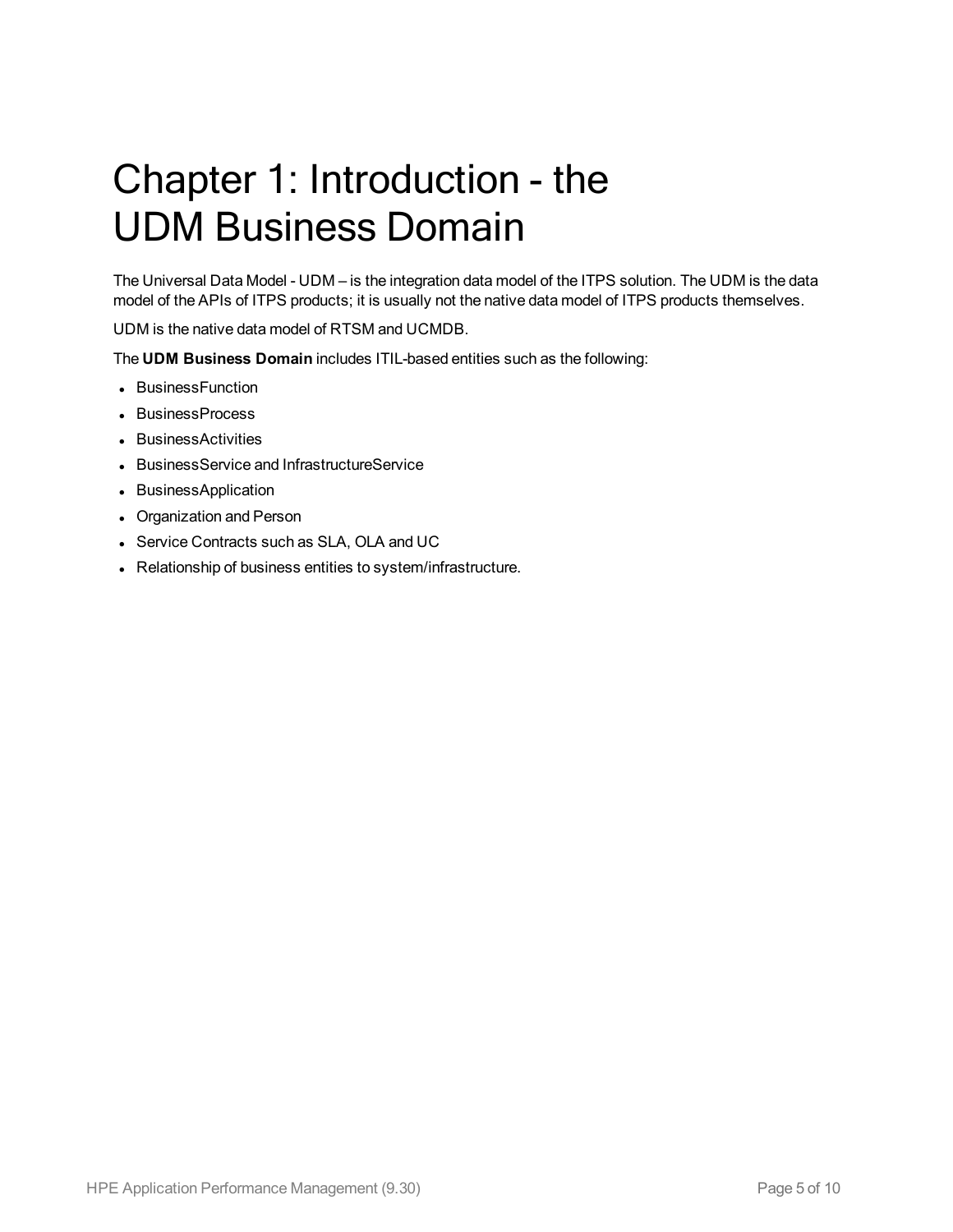# <span id="page-5-0"></span>Chapter 2: Modeling Business Functions, Business Processes, and Business **Activities**

**Business Functions** describe what an organization does; for example ACME bookstore consumer sales, or ACME cloud computing services. A business function is composed of a set of business processes that sustain the business function's objective, such as producing a product, or delivering a service.

A **Business Process** is a collection of interrelated business activities required in order to deliver a service or product, such as the ACME Buy-New-Book business process, which may include activities like Book Catalog and Browsing.

A **Business Activity** might be triggered automatically, or manually by a user, For example, inventory management might be automatic or manual.

The following image shows a model of Business Function, Business Process, Business Activity and Business Transaction:

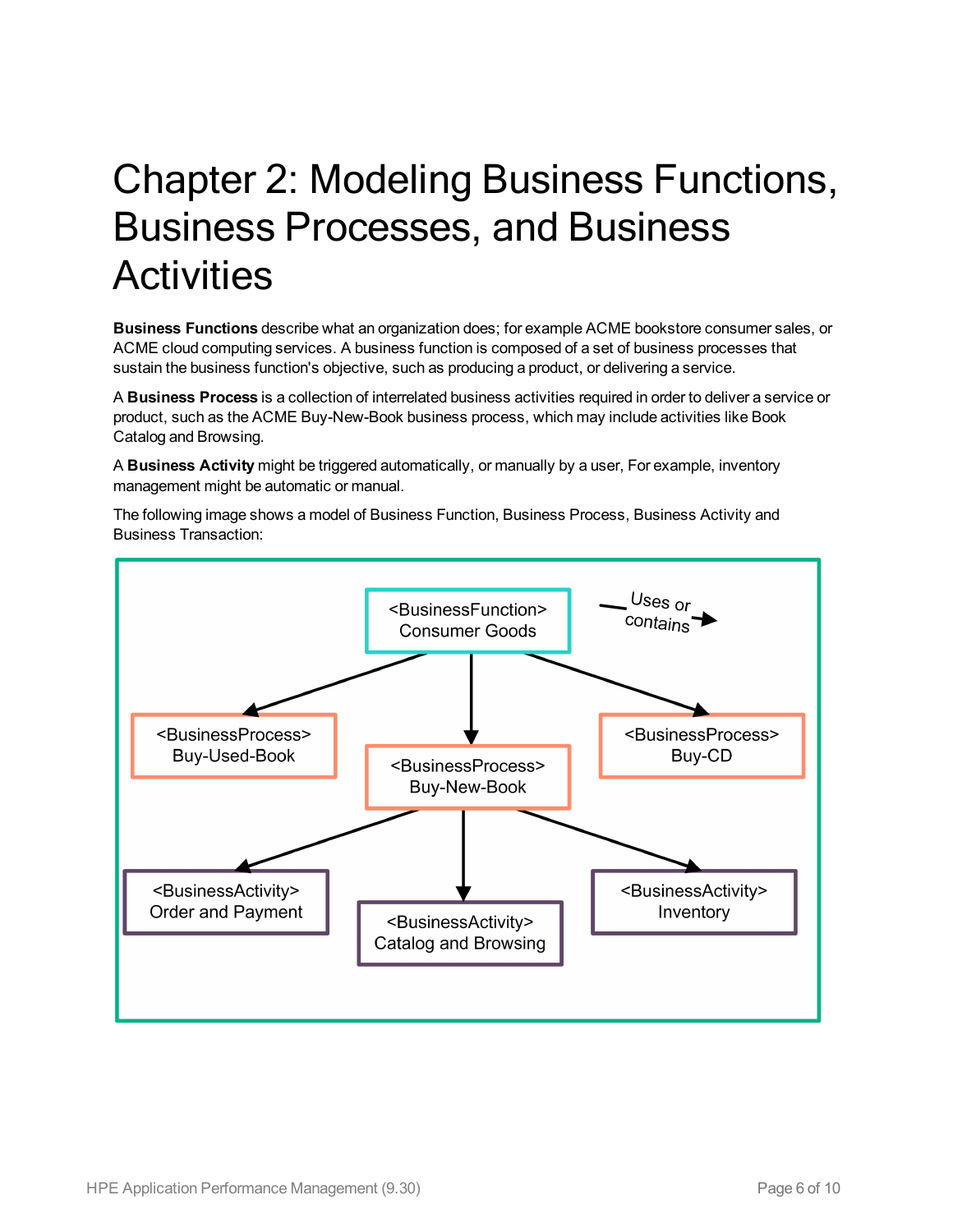# <span id="page-6-0"></span>Chapter 3: Modeling Business Services and Business Applications

A Business Service represents a business or IT service.

- <sup>l</sup> A **business service** can be a service that a business provides to another business (B2B), a business provides to a customer (B2C), or one organization provides to another organization within a business.
- <sup>l</sup> An **IT service** is a business service delivered to a customer via IT, such as a bank account management service. This can be delivered via the bank's internet site (IT-Service), or via a human teller (non IT-Service).

A Business Application is a collection of software components that can be managed as an independent unit that supports a particular business objective. An application is either a logical composition of the functionalities required to realize a business service,or a logical composition of business transactions.

The following image shows a model of Business Services and Business Applications:

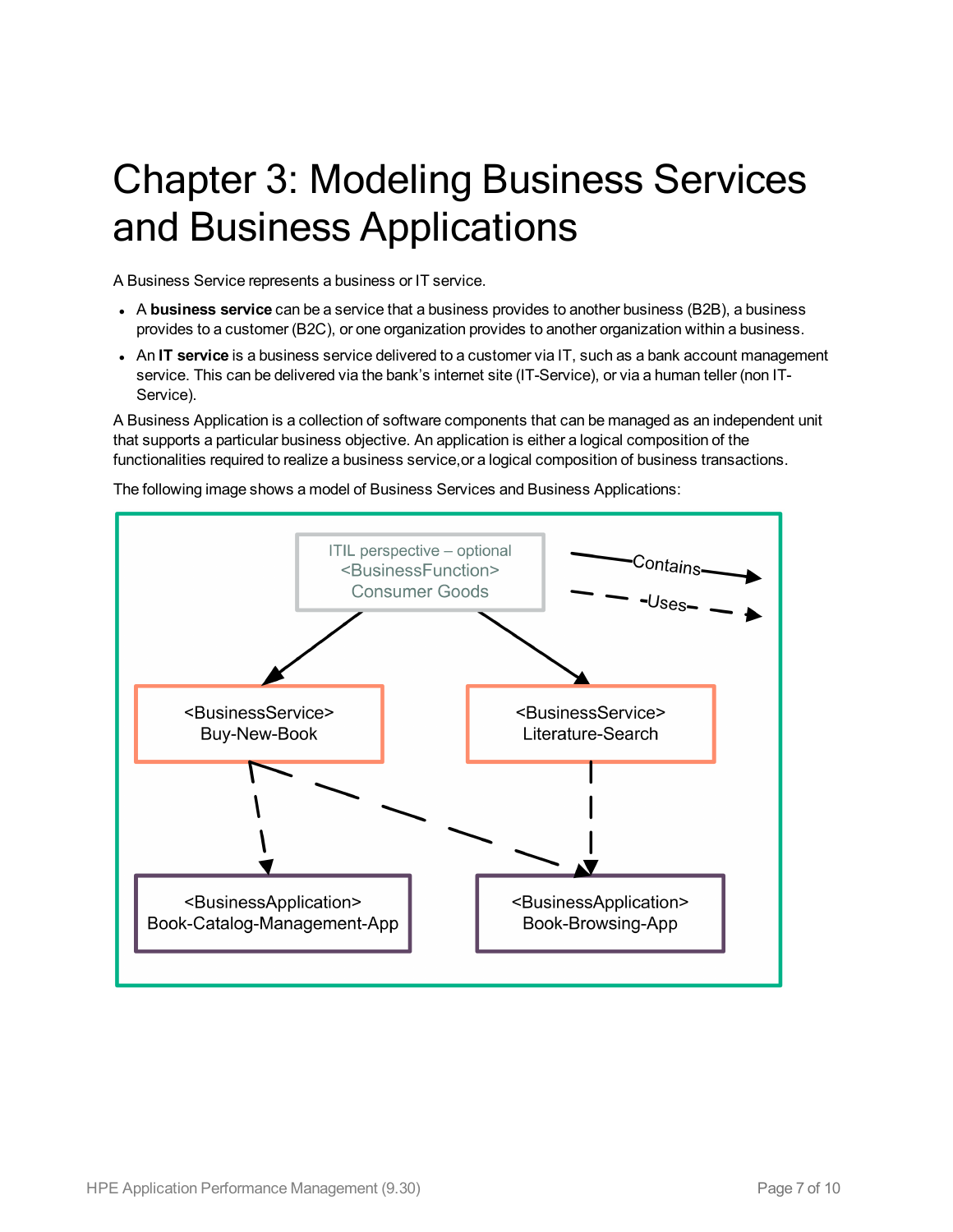# <span id="page-7-0"></span>Chapter 4: Modeling an Infrastructure **Service**

An Infrastructure Service is an IT Service which is not directly consumed by business customers, but rather it is provided by one group of the IT organization to another group of the IT organization.

The infrastructure service is consumed by business service providers, so they can provide their business service to business customers on top of infrastructure services. For example, the bank account management service requires the following infrastructure services: Computing Service, Networking Service, and Directory Service.

The following image shows a model of Infrastructure Services:

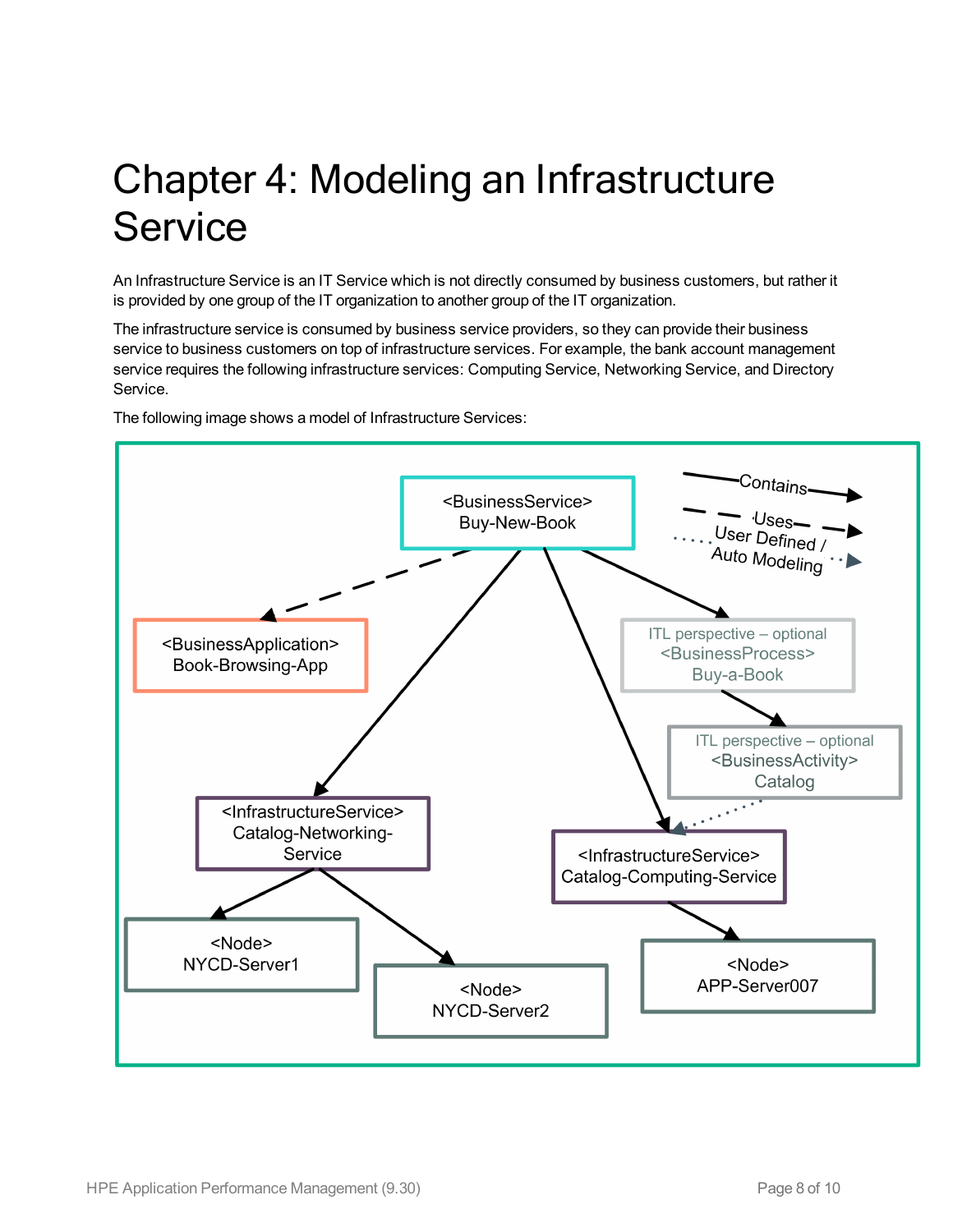

Directly bind an activity with its infrastructure elements as shown in the following example: